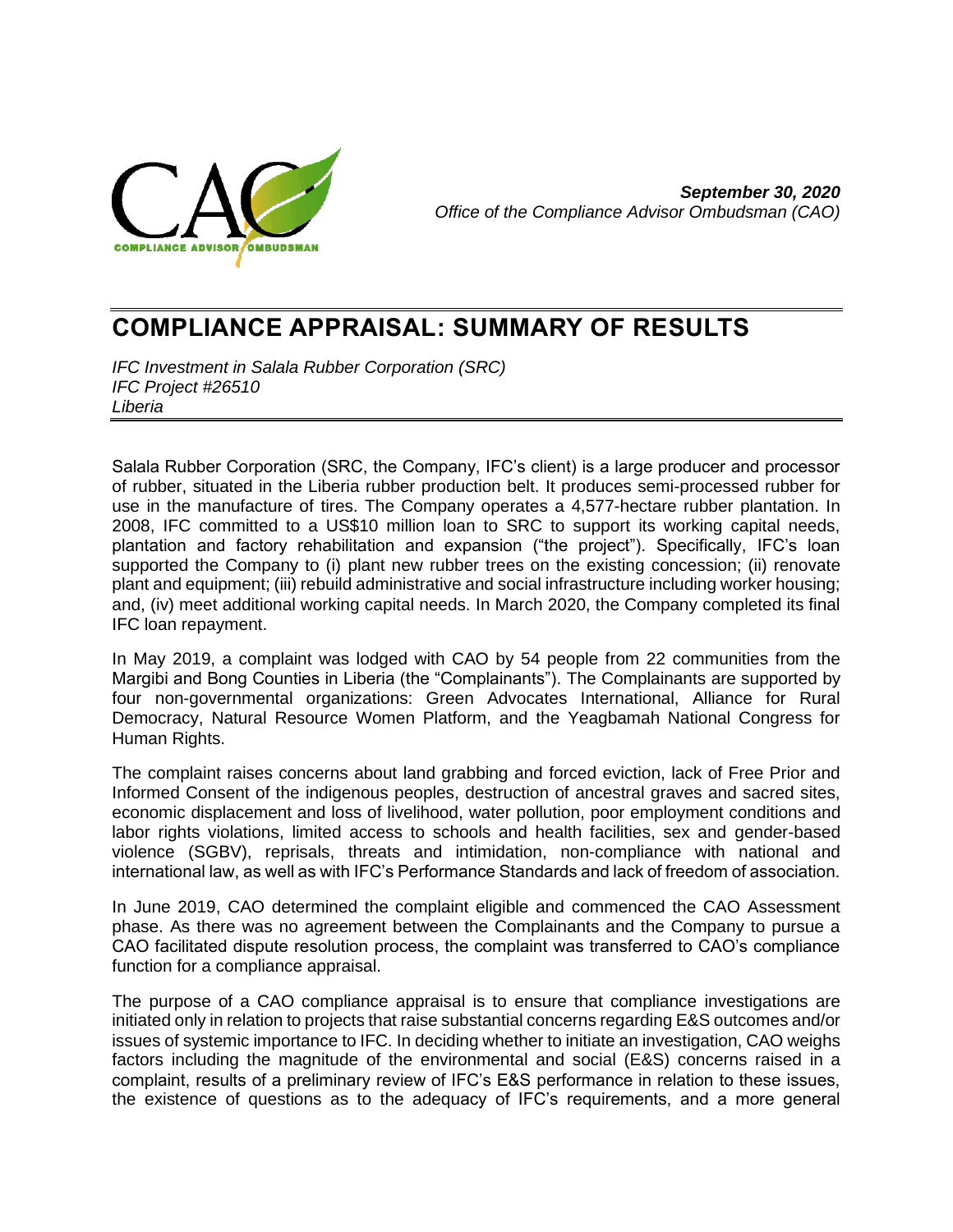assessment of whether a compliance investigation is the appropriate response in the circumstances.

The Complainants raised a range of E&S impacts in relation to the Company's operations. Based on a review of IFC and publicly available documentation, many of these allegations of impact were current during the period of IFC's financing of the Company. While IFC's documentation indicates many of these issues were identified, it is not clear whether they were effectively addressed or resolved in accordance with IFC's standards during the course of IFC's investment. As a result, and considering the serious nature of the impacts alleged, CAO concludes that there are substantial concerns regarding the E&S outcomes of IFC's investment in the Company.

CAO has also identified questions pertaining to IFC's application of its E&S standards as relate to the issues raised by the complainants. In particular, CAO has questions as to: (a) whether IFC's pre-investment E&S Review of the Company was commensurate to risk and established a realistic expectation that the Company would meet IFC's E&S requirements within a reasonable period of time, and (b) whether IFC responded adequately to project level E&S concerns as they were raised during the period of IFC's finance in the context of IFC's E&S requirements. In particular, it is unclear whether IFC adequately assured itself that the Company met the following requirements of its Performance Standards (PS): (a) to establish and maintain a Social and Environmental Management System appropriate to the nature and scale of the project and commensurate with the level of social and environmental risks and impacts; (PS1, para. 3); (b) to provide reasonable working conditions and terms of employment that at a minimum comply with national law (PS2, para. 8); (c) to apply pollution prevention and control technologies and practices consistent with good international industry practice (PS3, para 3); (d) to assess and mitigate impacts associated with the engagement of security personnel (PS4, para. 13); (e) to assess and mitigate impacts of physical and economic displacement (PS5, para. 14-21); and, (f) to retain qualified and experienced experts to assess and assist the client in managing impacts to cultural heritage (PS8, para. 4). Further, it is not clear that IFC adequately assessed and retained sufficient documentation to justify its determination that PS7 (Indigenous Peoples) was not applicable to this investment.

CAO concludes that these questions merit a compliance investigation. The scope of the investigation will be further defined in terms of reference developed in accordance with the CAO Operational Guidelines.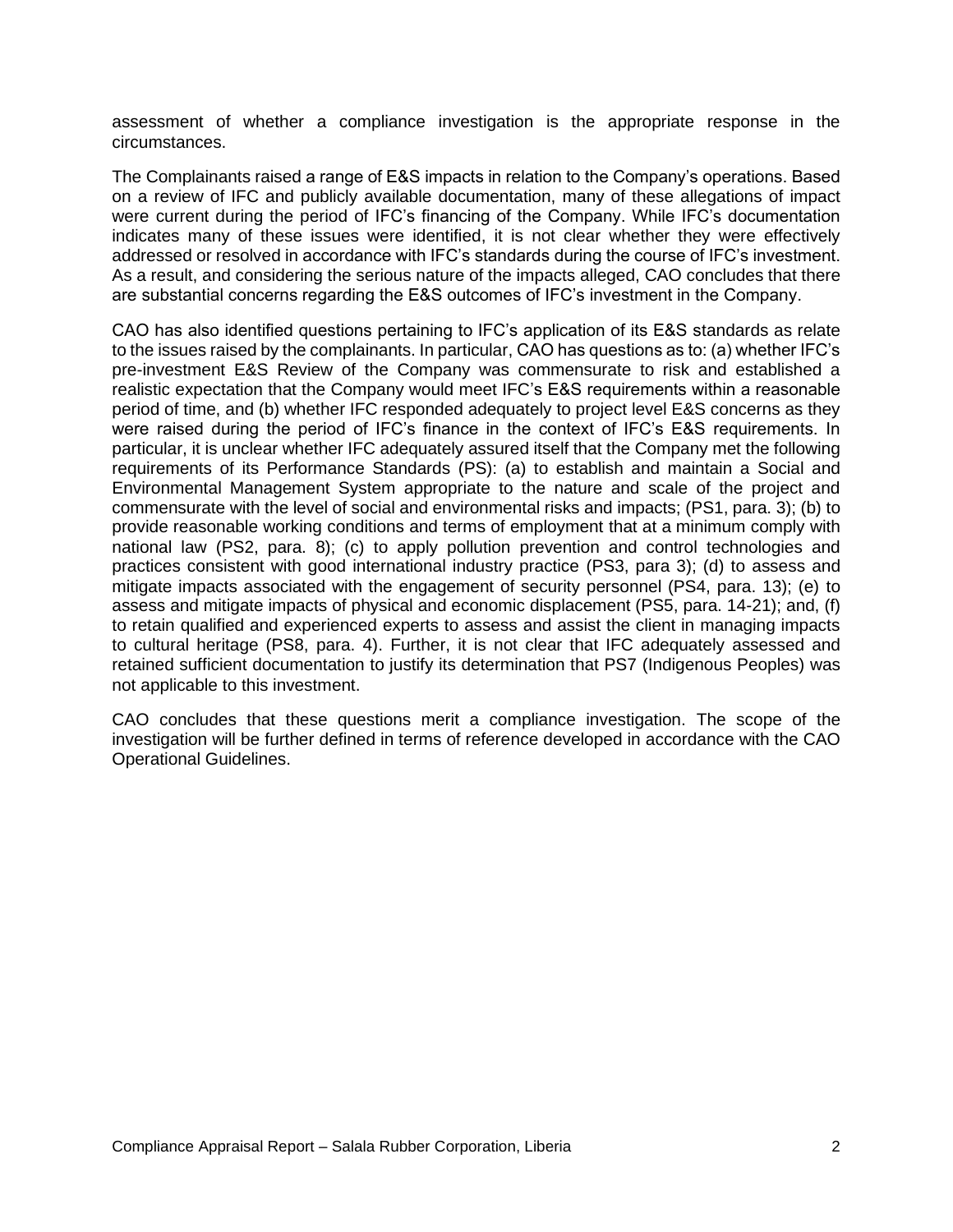## **About CAO**

*CAO's mission is to serve as a fair, trusted, and effective independent recourse mechanism and to improve the environmental and social accountability of IFC and MIGA.*

CAO (Office of the Compliance Advisor Ombudsman) is an independent post that reports directly to the President of the World Bank Group. CAO reviews complaints from communities affected by development projects undertaken by the two private sector arms of the World Bank Group, the International Finance Corporation (IFC) and the Multilateral Investment Guarantee Agency (MIGA).

For more information about CAO, please visit [www.cao-ombudsman.org](http://www.cao-ombudsman.org/)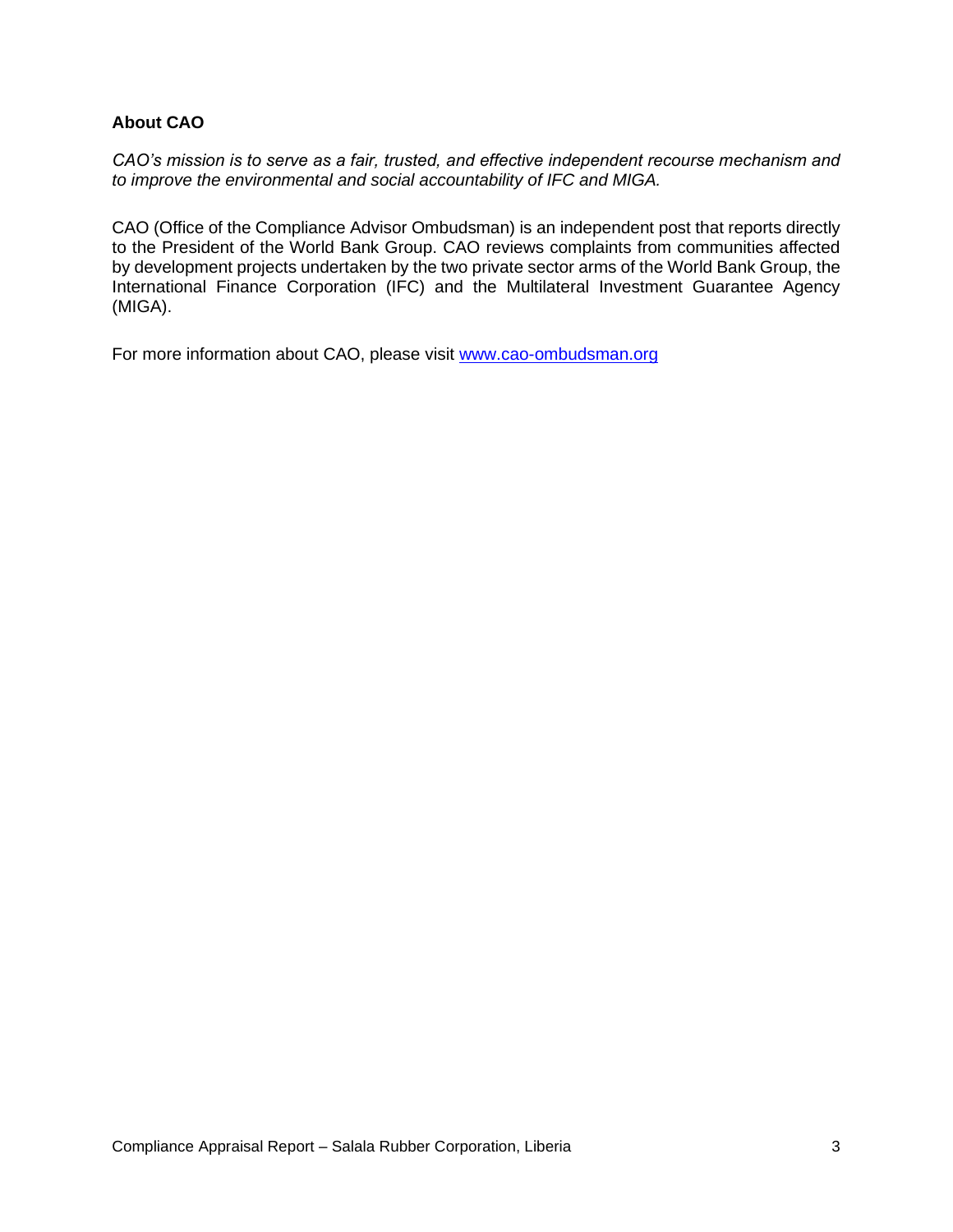## **Table of Contents**

| $\mathbf{L}$ |  |
|--------------|--|
| II.          |  |
|              |  |
|              |  |
|              |  |
|              |  |
|              |  |
|              |  |
|              |  |
|              |  |
|              |  |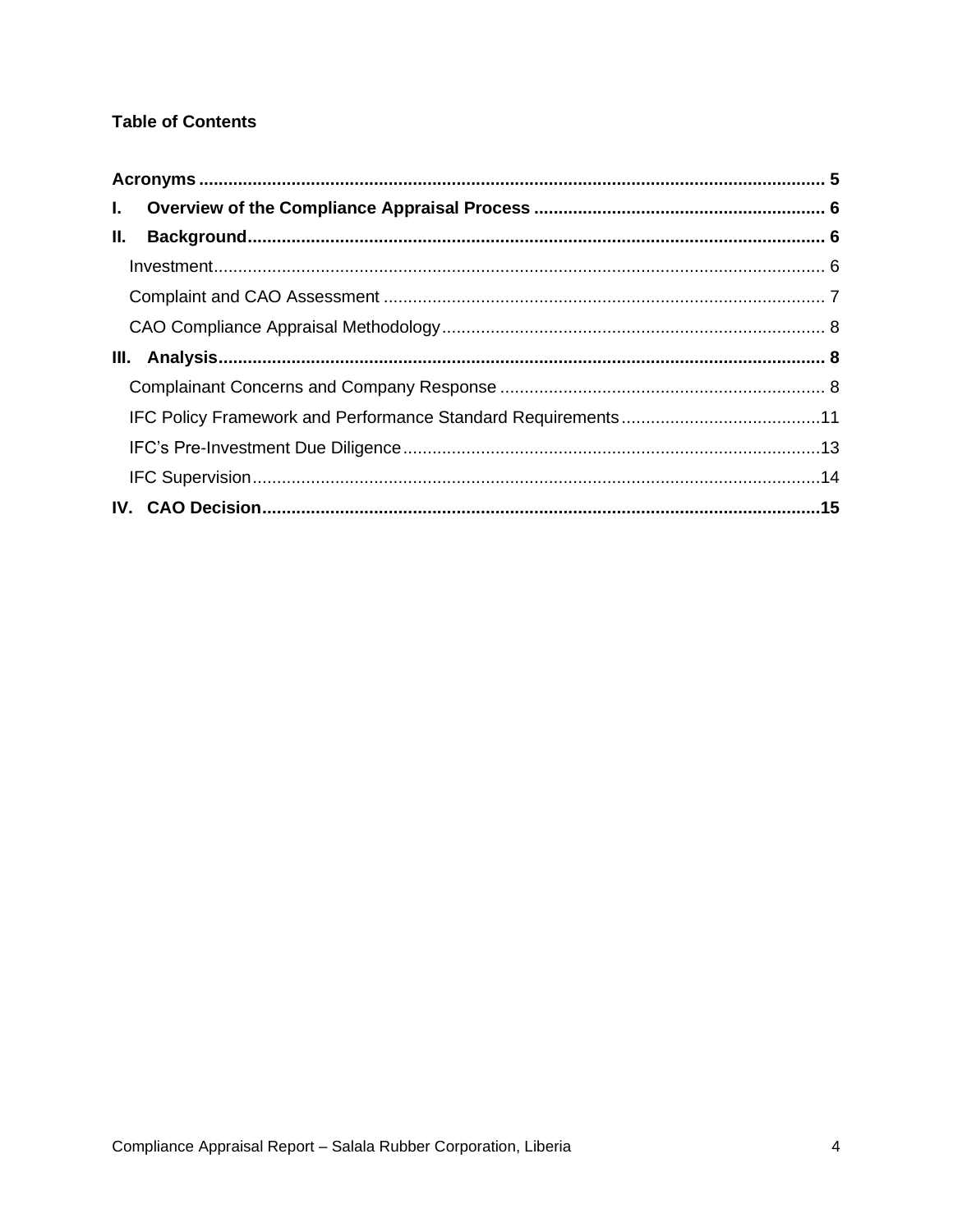# <span id="page-4-0"></span>**Acronyms**

| <b>Acronym</b> | <b>Definition</b>                                         |
|----------------|-----------------------------------------------------------|
| <b>AMR</b>     | <b>Annual Monitoring Report</b>                           |
| <b>ARD</b>     | Alliance for Rural Democracy                              |
| CAO            | Office of the Compliance Advisor Ombudsman (IFC and MIGA) |
| <b>CBA</b>     | <b>Collective Bargaining Agreement</b>                    |
| E&S            | <b>Environmental and Social</b>                           |
| <b>EHS</b>     | Environmental, Health and Safety                          |
| <b>EIA</b>     | <b>Environmental Impact Assessment</b>                    |
| <b>ESAP</b>    | <b>Environmental and Social Action Plan</b>               |
| <b>ESMS</b>    | <b>Environmental and Social Management System</b>         |
| <b>ESRS</b>    | <b>Environmental and Social Review Summary</b>            |
| <b>ESRP</b>    | <b>Environmental and Social Review Procedures</b>         |
| <b>FPIC</b>    | Free, Prior and Informed Consultation                     |
| <b>FSC</b>     | <b>Forest Stewardship Council</b>                         |
| GAI            | Green Advocates International                             |
| <b>IFC</b>     | <b>International Finance Corporation</b>                  |
| <b>LNP</b>     | <b>Liberian National Police</b>                           |
| <b>MIGA</b>    | Multilateral Investment Guarantee Agency                  |
| <b>NRWP</b>    | Natural Resource Women Platform                           |
| <b>PS</b>      | Performance Standards (IFC)                               |
| <b>SGBV</b>    | Sex and Gender-Based Violence                             |
| <b>SPI</b>     | Summary of Proposed Investment                            |
| <b>SRC</b>     | Salala Rubber Corporation                                 |
| SSV            | <b>Site Supervision Visit</b>                             |
| <b>WRC</b>     | Weala Rubber Company                                      |
| <b>YNCHR</b>   | Yeagbamah National Congress for Human Rights              |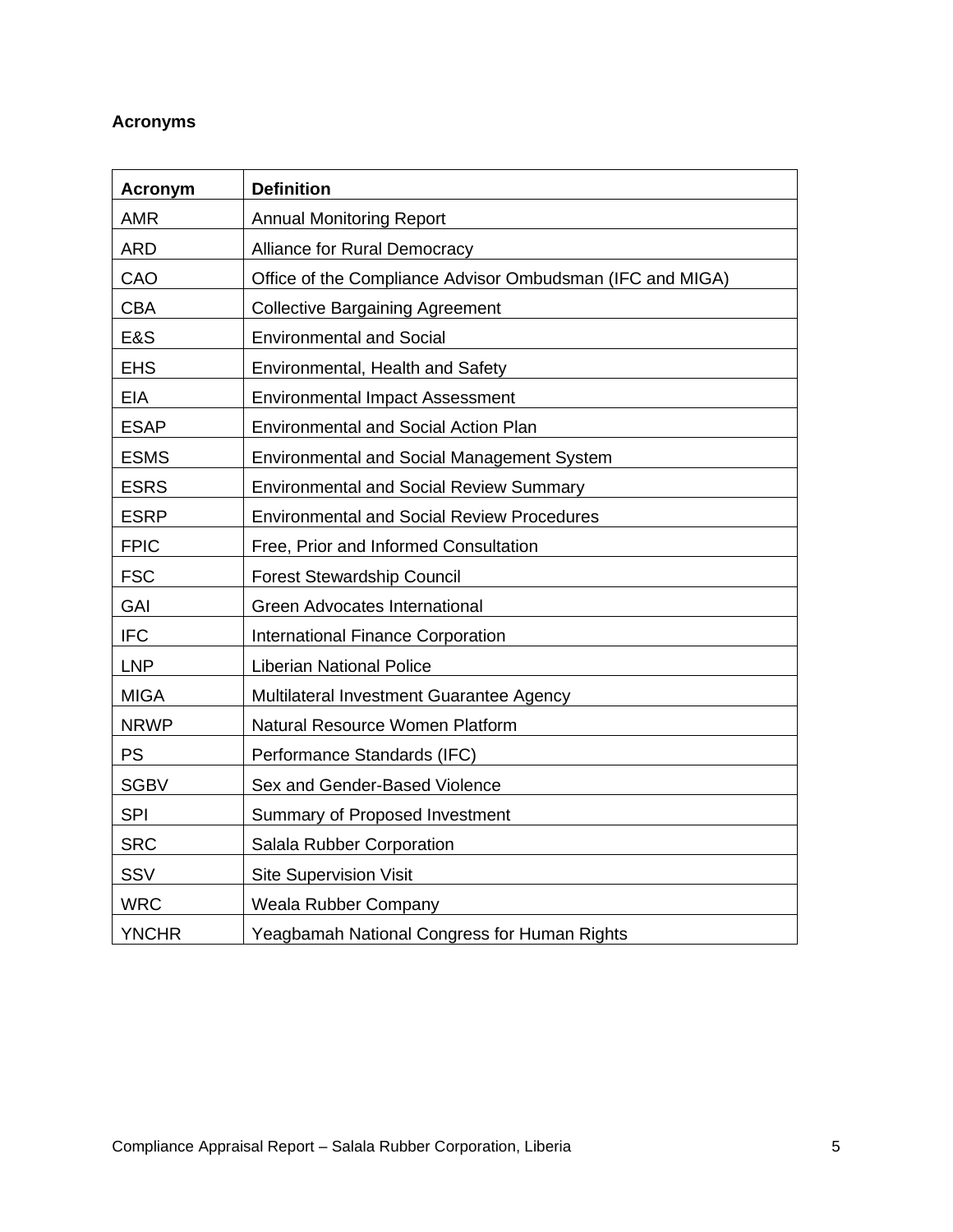## <span id="page-5-0"></span>**I. Overview of the Compliance Appraisal Process**

When CAO receives a complaint about an IFC or MIGA project, the complaint is referred for assessment. If CAO concludes that the parties are not willing or able to reach a facilitated solution, the case is transferred to the CAO compliance function for appraisal and potential investigation.

The focus of the CAO compliance function is on IFC and MIGA, not their client. This applies to all IFC's business activities, including the real sector, financial markets and advisory. CAO assesses how IFC/MIGA assured itself/themselves of the performance of its business activity or advice, as well as whether the outcomes of the business activity or advice are consistent with the intent of the relevant policy provisions. In many cases, however, in assessing the performance of the project and IFC's/MIGA's implementation of measures to meet the relevant requirements, it will be necessary for CAO to review the actions of the client and verify outcomes in the field.

In order to decide whether a compliance investigation is warranted, CAO first conducts a compliance appraisal. The purpose of the compliance appraisal process is to ensure that compliance investigations are initiated only for those projects that raise substantial concerns regarding environmental and/or social outcomes, and/or issues of systemic importance to IFC/MIGA.

To guide the compliance appraisal process, CAO applies several basic criteria. These criteria test the value of undertaking a compliance investigation, as CAO seeks to determine whether:

- There is evidence of potentially significant adverse environmental and/or social outcome(s) now, or in the future.
- There are indications that a policy or other appraisal criteria may not have been adhered to or properly applied by IFC/MIGA.
- There is evidence that indicates that IFC's/MIGA's provisions, whether or not complied with, have failed to provide an adequate level of protection.

CAO reviews relevant documentation and engages with the IFC/MIGA team working on the specific project and, as necessary, other stakeholders in evaluating these criteria. After a compliance appraisal has been completed, CAO can close the case or initiate a compliance investigation of IFC/MIGA.

Once CAO concludes a compliance appraisal, it will advise IFC/MIGA, the World Bank Group President, and the Board in writing. If a compliance appraisal results from a case transferred from CAO's dispute resolution, the complainant will also be advised in writing. A summary of the appraisal results is made public. If CAO decides to initiate a compliance investigation as a result of the compliance appraisal, CAO will draw up terms of reference for the compliance investigation in accordance with CAO's Operational Guidelines.

# <span id="page-5-1"></span>**II. Background**

## <span id="page-5-2"></span>**Investment**

Salala Rubber Corporation (SRC, the Company, IFC's client) is a large producer and processor of rubber, situated in the Liberia rubber production belt. It produces semi-processed rubber for use in the manufacture of tires. In 1959, the Government granted the Company's predecessor a concession of 40,500 hectares, with rights to develop a rubber plantation on 8,500 hectares, of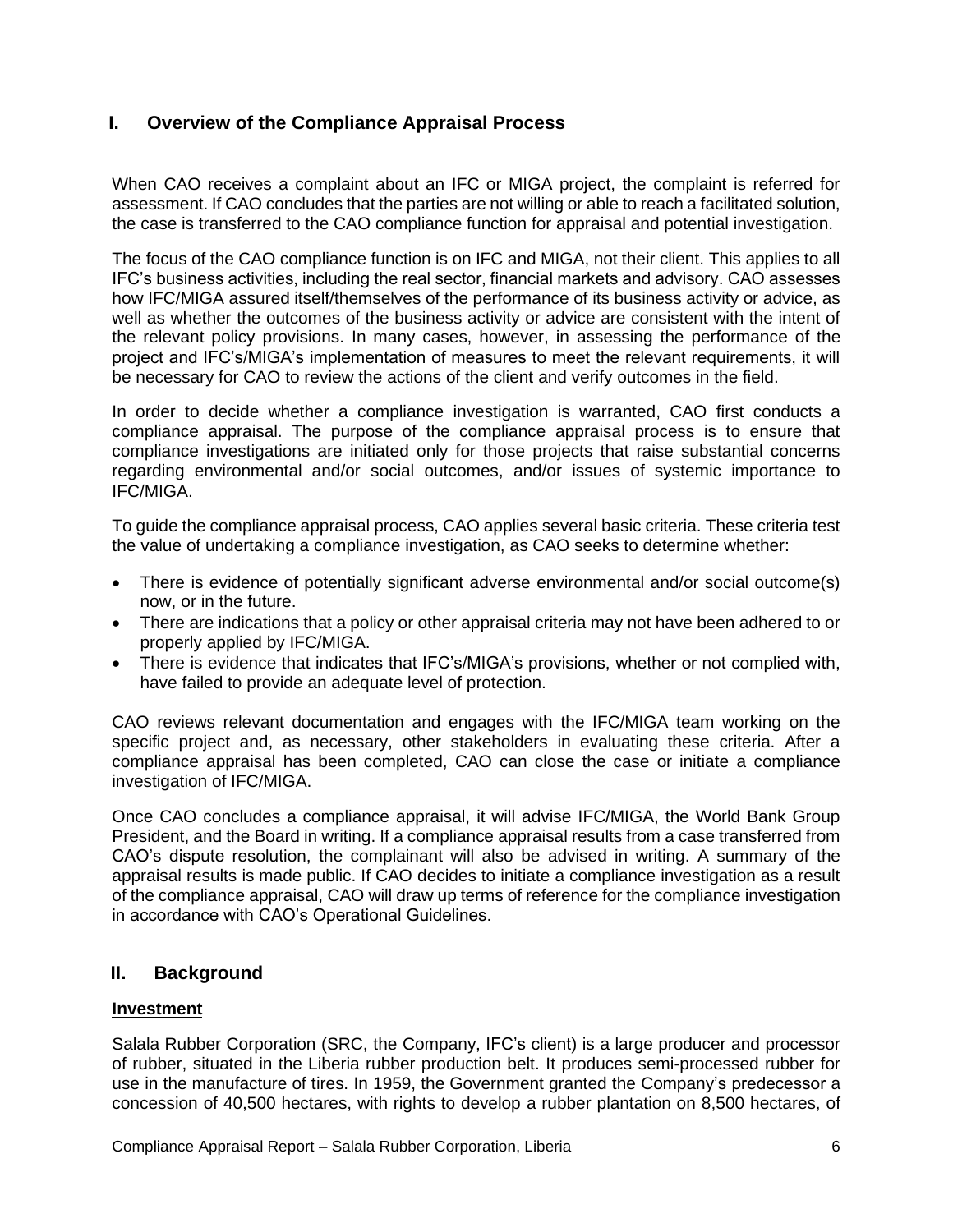which 4,577 hectares have been developed.<sup>1</sup> In 1962, Weala Rubber Company (WRC) opened a rubber processing factory. During the Liberian Civil Wars (1989-1997, 1999-2003), the factory and the plantation where significantly damaged and were used as rebel bases. In 2007, SRC and WRC merged, with the new business retaining the name SRC.<sup>2</sup>

In 2008, IFC committed to a US\$10 million loan to SRC to support its working capital needs, plantation and factory rehabilitation and expansion ("the project"). Specifically, IFC's loan supported the Company to (i) plant new rubber trees on the existing concession; (ii) renovate plant and equipment; (iii) rebuild administrative and social infrastructure including worker housing; and, (iv) meet additional working capital needs.<sup>3</sup>

Prior to IFC's investment, 90% of SRC was owned by Agrifinal (Belgium agribusiness investment company) and 10% by Intercultures (a subsidiary of Socfin Group, a Luxembourg holding company with agricultural, real estate and banking activities). SRC operations were managed by an Intercultures subsidiary.<sup>4</sup> In 2009, Intercultures increased its equity in SRC, acquiring a majority ownership stake. In March 2020, the Company completed its final IFC loan repayment.

## <span id="page-6-0"></span>**Complaint and CAO Assessment**

In May 2019, a complaint was lodged with CAO by 54 people from 22 communities from the Margibi and Bong Counties in Liberia (the "Complainants"). The Complainants are members of the communities of Gleagba, Bloomu, Old Dokai, New Dokai, Bondolon, Massaquoi, Martin Village, Dedee-ta 2, Kuwah-ta, Jorkporlorsue, Gorbor, Kolledarpolon, Monkey-tail, Ansa-ta, Lango, Garjay, Dedee-ta 1, Kolongalai, Sayue-ta, Tartee-ta, Varmue, and Pennoh. The Complainants are supported by four non-governmental organizations: Green Advocates International (GAI), Alliance for Rural Democracy (ARD), Natural Resource Women Platform (NRWP), and the Yeagbamah National Congress for Human Rights (YNCHR) (collectively hereafter referred to as the "Complainant Representatives").

The complaint raises concerns about land grabbing and forced eviction, lack of Free Prior and Informed Consent of the indigenous peoples, destruction of ancestral graves and sacred sites, economic displacement and loss of livelihood, water pollution, poor employment conditions and labor rights violations, limited access to schools and health facilities, sex and gender-based violence (SGBV), reprisals, threats and intimidation, non-compliance with national and international law, as well as with IFC's Performance Standards (PS) and lack of freedom of association.<sup>5</sup>

In June 2019, CAO determined the complaint eligible and commenced the CAO Assessment phase. During the Assessment phase, a CAO team met with the Complainants and the Company to better understand the issues raised and to determine whether the parties agreed to engage on a CAO facilitated dispute resolution process. While the Complainants indicated their willingness to engage in such process, the Company did not wish to pursue this option.<sup>6</sup>

<sup>1</sup> Concession Agreement (1959) Agreement between The Republic of Liberia and predecessors of Salala Rubber Corporation. Available at [https://bit.ly/3ifpFSc.](https://bit.ly/3ifpFSc) Socfin Group (2018), Salala Rubber Corporation, available at [https://bit.ly/2YpE9Hx.](https://bit.ly/2YpE9Hx)

<sup>2</sup> Socfin Group (2018), Salala Rubber Corporation, available at [https://bit.ly/2YpE9Hx.](https://bit.ly/2YpE9Hx)

<sup>&</sup>lt;sup>3</sup> IFC (2008) Summary of Proposed Investment (SPI), project number 26510. Available at [https://bit.ly/2CxMNf5.](https://bit.ly/2CxMNf5) 4 IFC (2008) SPI.

<sup>5</sup> Complaint to CAO in relation to IFC's investment in SRC (April 15, 2019). Available at [https://bit.ly/2ZpB0aU.](https://bit.ly/2ZpB0aU)

<sup>&</sup>lt;sup>6</sup> CAO Assessment Report, March 2020. Available at [https://bit.ly/2FjW8IK.](https://bit.ly/2FjW8IK)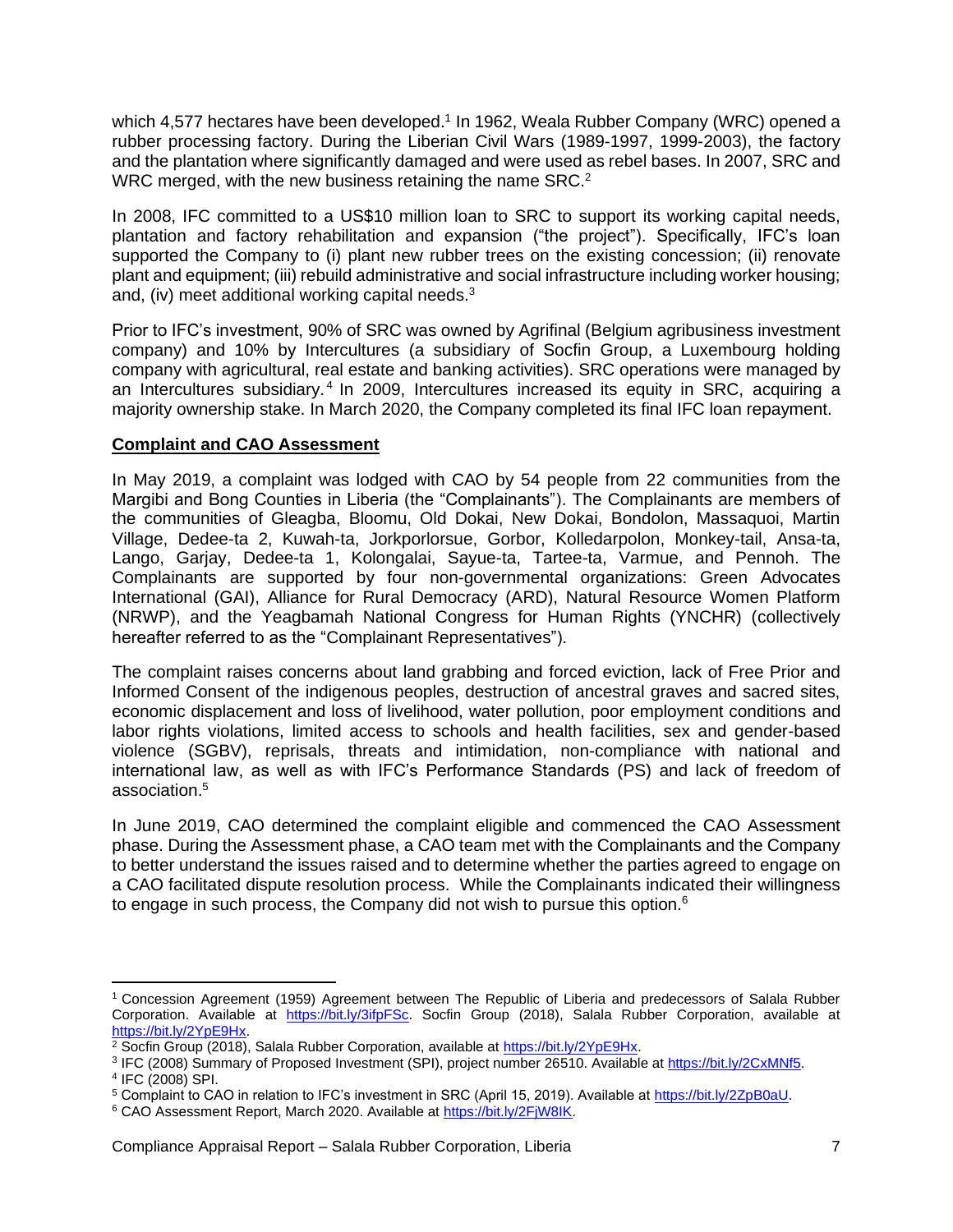In March 2020, CAO released its Assessment Report summarizing the views of the Complainants and the Company, and the complaint was transferred to CAO's compliance function.

## <span id="page-7-0"></span>**CAO Compliance Appraisal Methodology**

The scope of this appraisal is limited to the issues raised in the complaint and CAO Assessment Report. CAO's compliance mandate is focused on IFC's environmental and social (E&S) performance. The CAO compliance appraisal was conducted by CAO staff. In reaching conclusions in this appraisal, CAO staff reviewed IFC's project documentation and discussed this complaint with IFC staff, the Complainant Representatives and members of the affected community.

During this appraisal, CAO received a letter signed by community members in the locality of the Company's operations. The letter noted that crop compensation was a key issue for these community members, and that they wished to resolve this issue via direct discussions with the Company. The letter noted that the signatories did not support the Complainant Representatives in pursuing a complaint to CAO. Having received this letter, CAO held direct phone calls with project affected people identified by the Complainant Representatives. These people asserted that they are impacted by issues raised in the complaint and confirmed that Complainant Representatives represent them. CAO understands that there can be different views among community members on how to address E&S concerns. Based on the above, CAO concludes that there are potentially affected people in the project area who wish to be affiliated with the complaint, and others who do not.

## <span id="page-7-1"></span>**III. Analysis**

This section summarizes i) concerns raised by the Complainants and the Company's response; ii) IFC's E&S policies and procedures as they apply to its investment in the Company; iii) IFC's pre-investment review of the Company; and, iv) IFC's supervision of the Company.

## <span id="page-7-2"></span>**Complainant Concerns and Company Response<sup>7</sup>**

## Land Grabs and Forced Eviction and Lack of Free Prior and Informed Consent of the *Indigenous peoples*

The Complainants assert to be indigenous people, who have historically inhabited the area where SRC holds a concession. Some community members also claim to hold deeds and tribal certificates for the concession area. The complaint states that the project was implemented without communities' Free Prior and Informed Consent and that communities have been subject to land grabs and forced eviction by the Company. They allege that during the expansion of the plantation between 2008-2014, the Company bulldozed some of their towns, destroyed their crops and deprived them of land to farm.

SRC claims that in 1959 the Government of Liberia granted it a concession over an area of 40,500 hectares, which includes a development area of 8,500 hectares where the Company would be allowed to plant rubber. SRC claims that both the concession and development area, were established according to the legal procedures and requirements that were in force at the time. Moreover, the Company claims that the deeds and tribal certificates for land within the development area are ineffectual, considering that the deeds are dated after the concession had

<sup>&</sup>lt;sup>7</sup> This section summarizes the complaint to CAO and the CAO Assessment Report. Available at [https://bit.ly/2FjW8IK.](https://bit.ly/2FjW8IK)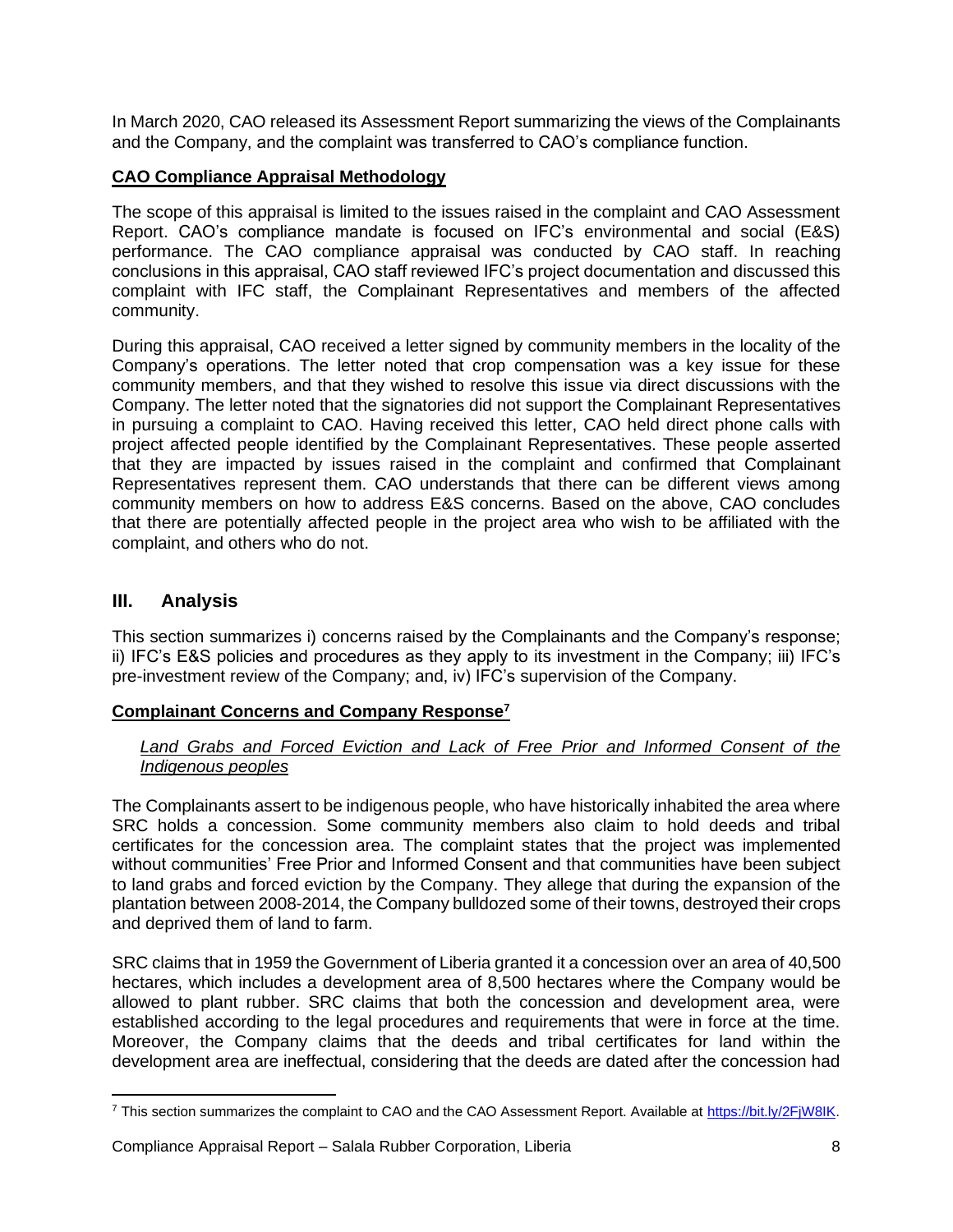been granted and the tribal certificates were issued by clan chiefs who did not have the authority to transfer the land title. SRC states that no evictions, physical displacement or destruction of homes took place. According to the Company, the towns that were allegedly bulldozed in 2010 did not exist at the time of the expansion. The Company asserts that IFC did not recognize the people affected by the 2008 expansion as indigenous, thus, IFC concluded that IFC PS7 did not apply.

## *Destruction of Ancestral Graves and Sacred Sites*

The Complainants allege that, as a result of the plantation expansion, the Company caused the destruction of graves and sacred sites. The Complainants consider that funding and support for rituals provided by the Company was insufficient remedy and consider that negotiations occurred with individuals who did not represent the communities' views.

SRC stated that cultural heritage sites within the development area were mapped, protected and planted around during plantation expansion. The Company claims that support provided to directly impacted communities such as Gleegbar and Kolleh for cleansing rituals and shrine relocation involved the participation and consent of the Tribal Authorities.

## *Economic Displacement and Loss of Livelihood*

The Complainants assert that the Company removed their crops with no prior warning and without appropriate compensation. According to the Complainants, the crop compensation process was flawed, as there was no community participation, crop counting was inaccurate and compensation rates were lower than promised. Moreover, communities assert they were coerced to accept payment through threats, intimidation and misrepresentation. The Complainants also state that the Company did not leave any farmland for communities, who are now subject to food insecurity and economic difficulties.

On the other hand, SRC claims that no evictions, physical resettlement, and destruction of homes took place as a result of the Company's operations. The Company asserts that it provided compensation to impacted farmers for their crops and that the Company did not receive any genuine complaint about non-payment. SRC states that the crop counting process involved farmers themselves and, in several cases, representatives from the Ministry of Agriculture. Further, the Company asserts that crop compensation payments were in line with rates that had been agreed upon between the Ministry of Agriculture, community leaders and the Company. According to SRC, communities located within the development area such as Ansa-ta, Kolleh-ta and Gorbor-ta were allocated "green belts" for cultivation and expansion.

## *Water Pollution*

According to the Complainants, SRC has polluted water sources with chemicals used to spray plantation trees. In some villages, they allege that the physical characteristics of water have deteriorated and, as a result, there is no safe drinking-water. As a result, they assert that community members have presented with rashes and red eyes, and that there have been instances of fish kills. They highlighted additional concerns including the loss of the creek, and the lack of functioning boreholes and water pumps, constructed by the Company.

SRC outlined its approach to pesticide usage. The Company noted that it only uses pesticides in the first few years after a rubber tree is planted. The Company noted that pesticide sprayers had been instructed not to apply pesticides within five meters of any riverine. The Company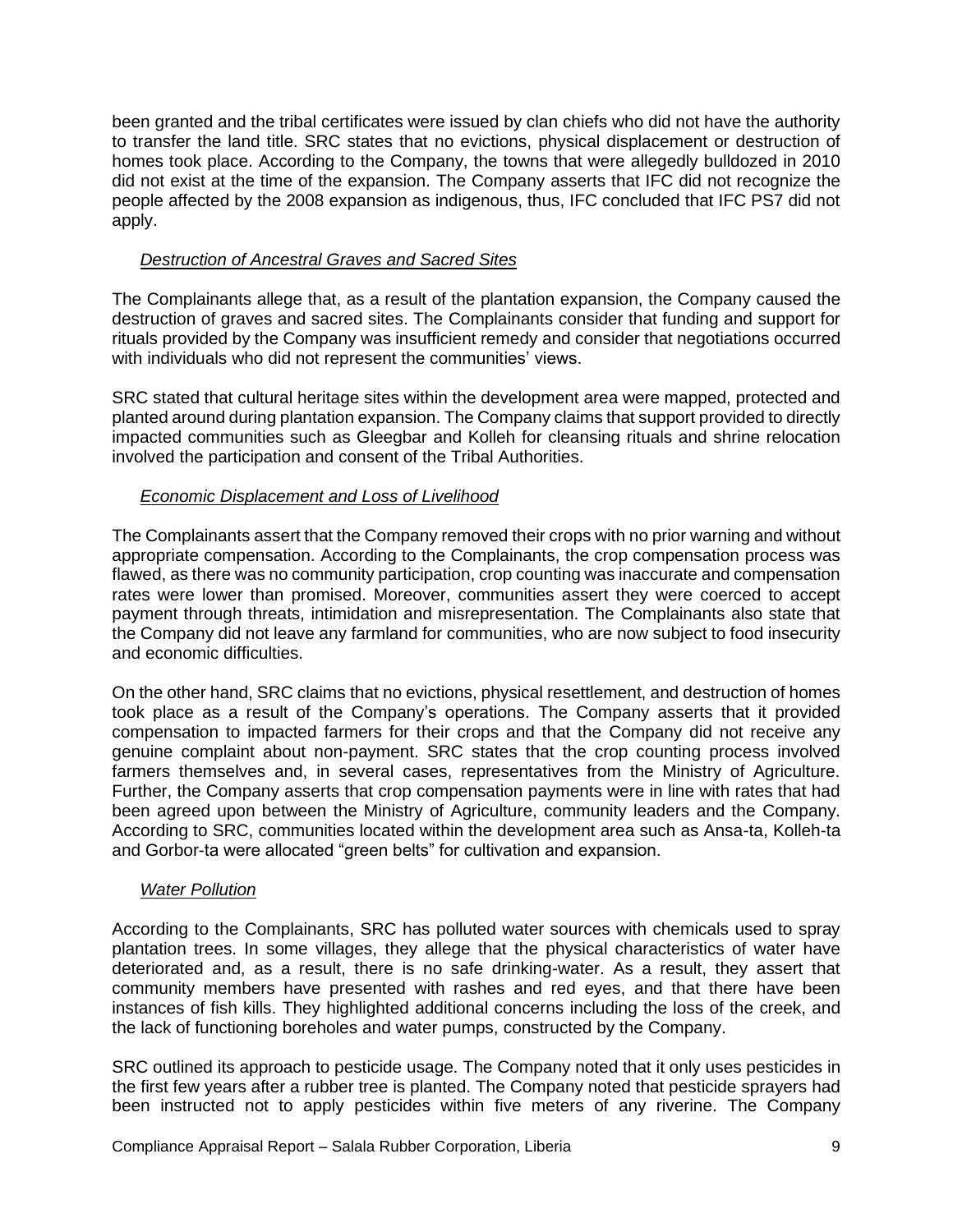acknowledged that in the past some sprayers had cleaned themselves in the river until the Company built a set of showers. The Company denied allegations that the sprayers washed their spraying equipment in the streams. SRC stated that water quality is tested across the plantation and no issue had been found. The Company reported that the Liberian Environmental Protection Agency (EPA) and IFC have reviewed its pesticide policies and operations and have concluded that the quantity of active ingredient applied per acre is negligible. According to SRC, its effective environmental management is also evidenced by its ISO 14001 qualification. SRC also states that it has supported community access to water through the construction of 33 boreholes between 2013-2019.

## *Poor Employment Conditions and Labor Rights Violations*

The Complainants expressed dissatisfaction that very few community members affected by the Company's expansion are employed in permanent positions in the Company. They allege that many community members are employed temporarily through contractors, sometimes for a day. The Complainants assert that contract workers receive low salaries and salary payment is dependent on the fulfillment of unrealistic production quotas and is often delayed or incomplete. Moreover, they assert that contractor workers are often coerced to pay to secure their jobs. Also, according to the complaint, contract workers who handle hazardous chemicals are not provided with personal protective equipment and the Company does not take any responsibility for workplace injuries.

SRC stated that there is a Collective Bargaining Agreement (CBA) in place that lists all employment terms and conditions, including wages, tasks, and benefits. According to the Company, wages are in line with the 2015 Decent Work Act and tappers are also entitled to quality and production bonuses. The Company stated that tools and protective equipment are issued free of charge and that contractors follow SRC's Code of Ethics and Employment Policies.

## *Limited access to Schools and Health Facilities*

According to the Complainants, SRC's school policy discriminates against children of nonemployees, who are charged higher fees than employees' children. The Complainants consider that these fees are prohibitive. They note that as a result of the plantation expansion, farmers no longer have access to farmland and thus to the possibility to secure an income. Moreover, the Complainants claim that SRC's health facility provides limited access to non-employees and overcharges for the services.

SRC stated that priority for school enrollment is given to employees, however, members of the public have access to the school with annual fees similar to those of government schools in the area. The Company also stated that medical facilities, which include a health center, outpost, and ambulance, are available free of charge to all employees and their dependents, and accessible to all community members.

## *Sexual and Gender-Based Violence*

The Complainants allege that women have been sexually harassed by SRC's contractors, who have required sexual favors from women in exchange for hiring them. They claim that SRC contractors have touched them inappropriately and have requested sex during work, and have withheld their pay or dismissed them when they have refused such requests. According to the Complainants, security guards have also harassed women when they use the outdoor toilets at night and have threatened to kill women who refused to have sex with them.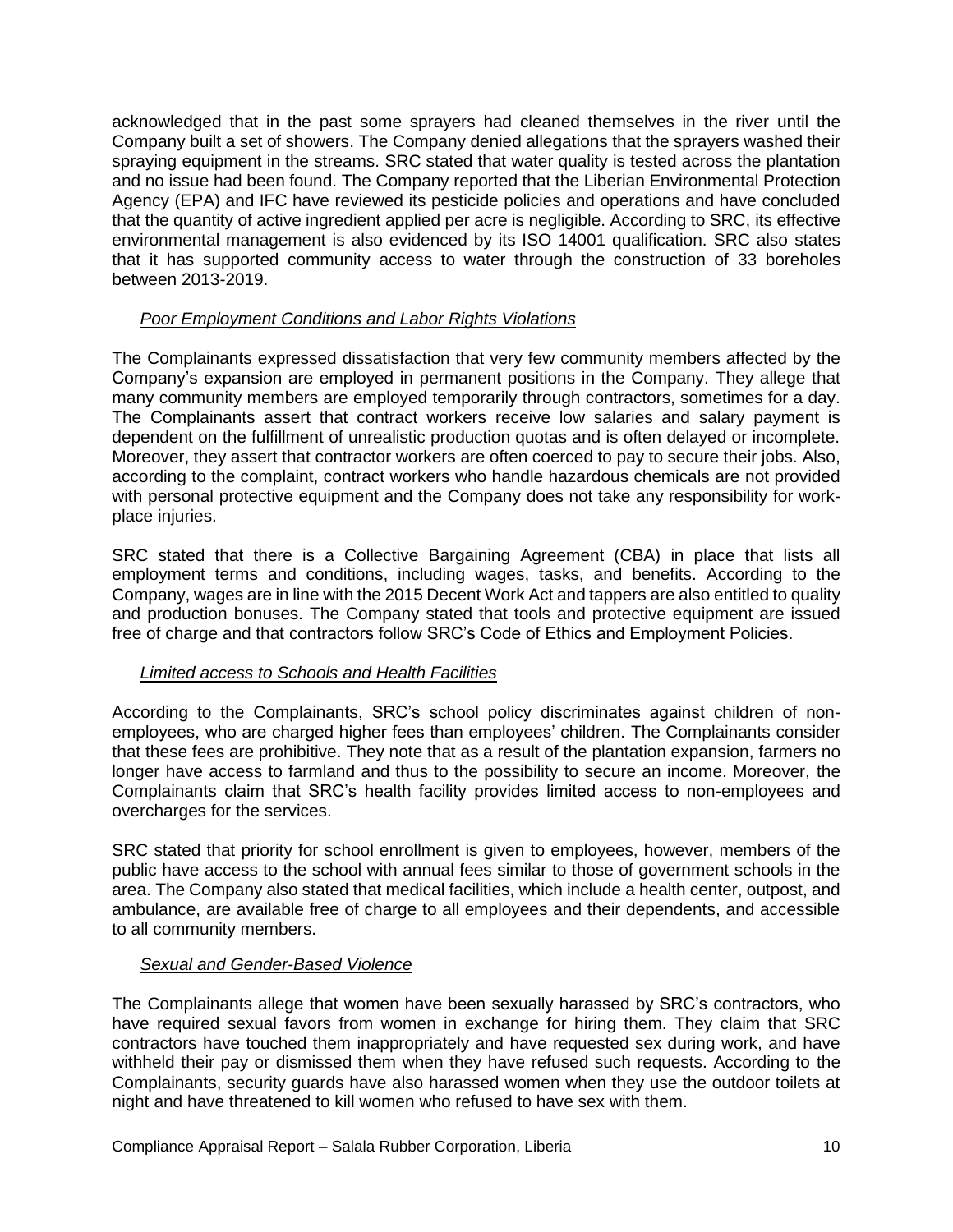The Company stated that no cases of sexual and gender-based violence (SGBV) have been brought to their attention and mentioned that community members (including both male and female) have denied any SGBV incidents. Moreover, the Company stated that it established a Gender Committee in 2017 and put in place all relevant policies.

#### *Reprisals, Threats, and Intimidation*

According to the Complainants, SRC has used its security guards and the Liberian National Police (LNP) to threaten local communities. The complaint mentions an incident in October 2013, where SRC security guards and the LNP entered Dokai town with a search and demolition order, where homes were destroyed, property was arbitrarily confiscated, and a child died. Moreover, according to the Complainants, in 2018 there were protests against the Company regarding the death of a worker. The community members were angered by this death and blamed his death on the Company. The Complainants noted that, when they organized protests, several community members were arrested for allegedly damaging Company property. The Complainants argue that anyone who advocates for community rights faces serious threats and reprisals, including arrest, torture, and dismissal from work. Also, the Complainants assert that they have had to endure curfews that restrict their free movement.

SRC reported that its security guards have standing instructions to monitor visitors entering and exiting the plantation for health, safety and security reasons. They do not have the power to arrest and are only instructed to check for the unauthorized movements of SRC assets on the plantation. The Company stated that it has full confidence in the police and judicial system and, refuted claims about arbitrary arrests addressing the specific cases of protesters, who were arrested and charged with "disorderly conduct and terrorist threats" for putting fire on the plantation.

## *Lack of Freedom of Organization*

The Complainants allege that in September 2019 a taskforce led by SRC engaged with communities to discourage them from supporting the complaint filed to CAO. SRC also reportedly offered the Complainants and their relatives' incentives such as scholarships and jobs if they agreed to engage with SRC without Green Advocates' intervention.

SRC stated that Green Advocates' claim to represent 22 communities is not proven. SRC asserts that it has worked with the 81 villages surrounding the plantation through a Citizens' Representative Committee, where each village has representation.

## <span id="page-10-0"></span>**IFC Policy Framework and Performance Standard Requirements**

IFC's investment in the Company was made in the context of the 2006 Sustainability Framework, which includes the 2006 Policy on Social and Environmental Sustainability ("the Sustainability Policy") and the Performance Standards (PS). As revised from time to time, the Environmental and Social Review Procedures (ESRP) provide guidance to IFC staff in implementing the Sustainability Framework.

Through the Sustainability Policy, IFC commits to carry out investments with a "do no harm" approach, which entails that "negative impacts should be avoided where possible, and if these impacts are unavoidable, they should be reduced, mitigated or compensated for appropriately" (Sustainability Policy, para. 8).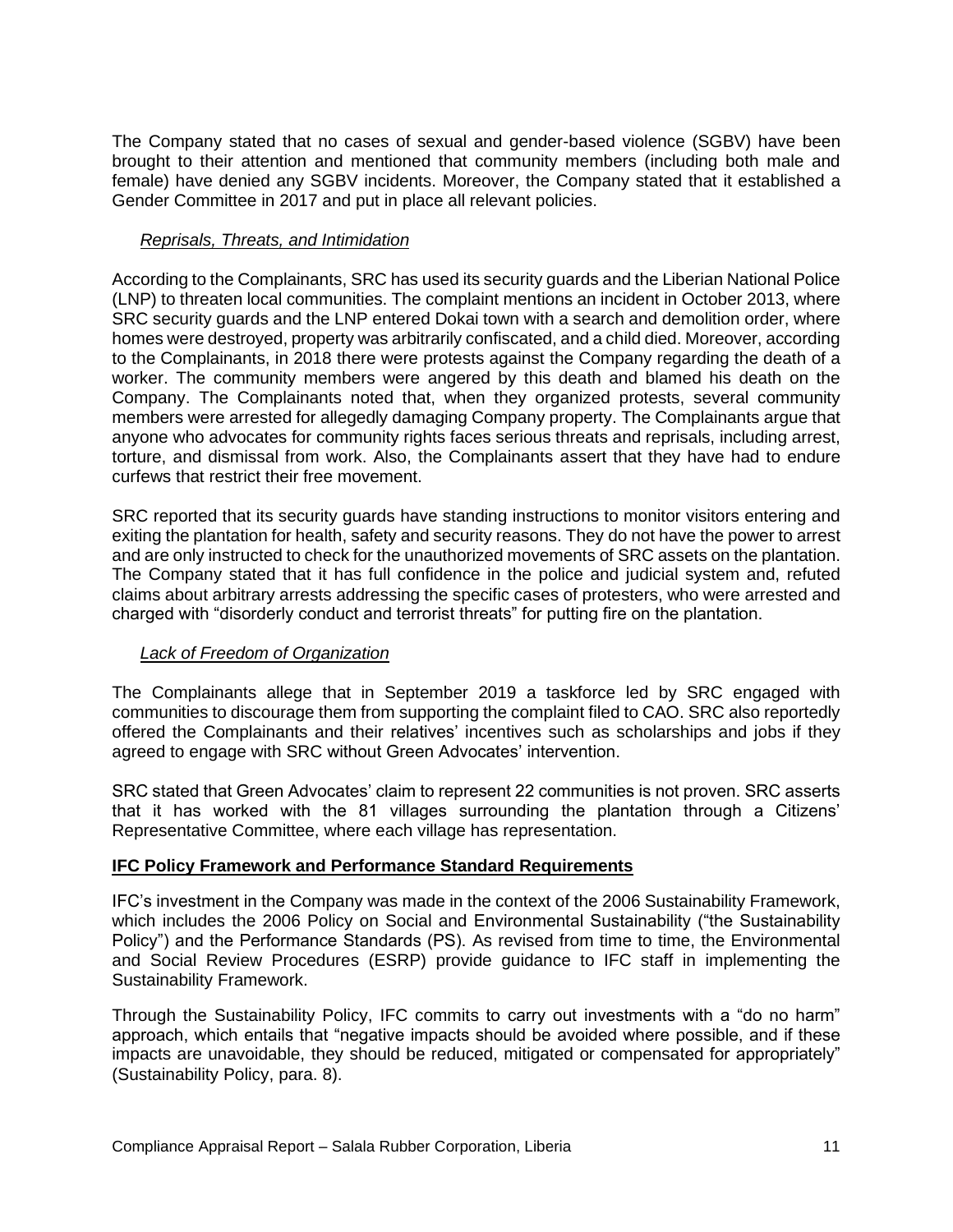The Sustainability Policy notes that, as part of its overall due diligence, IFC will conduct an E&S Review of proposed projects, which will be an important factor in its decision to invest and will determine the scope of the E&S conditions for financing (para. 5). The E&S Review will consider the nature and scale of the project and will be commensurate with the level of E&S risks and impacts (para. 13). In the E&S Review, IFC considers the client's assessment of E&S risks and impacts and requires additional assessments from the client or by external experts where the initial assessments do not meet the requirements of Performance Standard 1 (para. 15). IFC's E&S Review also considers the client's commitment and capacity to manage the expected impacts and the role of third parties in the project's compliance with the Performance Standards (para. 15). Where there are significant historical E&S impacts associated with the project, including those caused by others, IFC works with its client to determine possible remediation measures (para.13). Taken together, IFC commits to not finance new business activity that cannot be expected to meet the Performance Standards over a reasonable period of time (para. 17).

IFC's role throughout the life of its investment includes monitoring the client's E&S performance and assisting the client in developing measures to manage E&S impacts and identify improvement opportunities (para. 11). IFC requires clients to provide it with an Annual Monitoring Report (AMR) and IFC conducts site supervision visits (SSV). IFC reviews client performance based on the E&S Action Plan and PS requirements. If a client fails to comply with its E&S conditions, IFC works with the client to bring it back into compliance to the extent feasible or exercise remedies when the client fails to comply with its E&S commitments (para. 26).

The eight Performance Standards define IFC clients' responsibilities for managing their E&S risks and impacts. <sup>8</sup> PS1 requires IFC clients to implement an E&S Management System (ESMS) to assess all relevant E&S risks and impacts of the project, including the issues identified in PS2-8, and identify those who will be affected by such risks and impacts. The ESMS also incorporates (i) a management program (policies, procedures and practices); (ii) organizational capacity; (iii) training; (iv) community engagement; (v) monitoring; and (vi) reporting (PS1, para. 3-4,14 and 17). For effective community engagement, PS1 requires disclosure of project-related information and consultation with local communities on matters that directly affect them (PS1, para. 19).

PS2 requires clients to provide reasonable working conditions and terms of employment (PS2, para. 8). PS3-8 are applied based on the client's assessment of expected E&S risks and impacts and IFC's E&S Review. As relevant to this case, the PS include requirements for clients to: apply pollution prevention and control technologies and practices (PS3, para. 3); assess and mitigate impacts associated with the engagement of security personnel (PS4, para. 13); assess and mitigate impacts of physical displacement to varying degree depending on individuals' land title/claims, and economic displacement (PS5, para. 14-21); avoid adverse impacts of projects on Indigenous Peoples and ensure information disclosure, consultation and their informed participation (PS7, para.9)<sup>9</sup>; and retain qualified and experienced experts to assess and assist the client in managing impacts to cultural heritage (PS8, para. 4).

<span id="page-11-0"></span><sup>8</sup> PS 1: Social and Environmental Assessment and Management System (PS1); PS 2: Labor and Working Conditions (PS2); PS3: Pollution Prevention and Abatement (PS3); PS4: Community Health, Safety and Security (PS4); PS5: Land Acquisition and Involuntary Resettlement (PS5); PS 6: Biodiversity Conservation and Sustainable Natural Resource Management (PS6); PS7: Indigenous Peoples (PS7); and, PS8: Cultural Heritage.

<sup>9</sup> IFC's PS7 (2006) requires that a company acquire land from indigenous people through a process that provides for Free Prior and Informed Consultation. In 2012, IFC updated PS7 (2012) in such cases to provide for Free Prior and Informed Consent. As IFC's investment in the Company was made in the context of the 2006 requirements, the applicable standard for this compliance appraisal is Free Prior and Informed Consultation.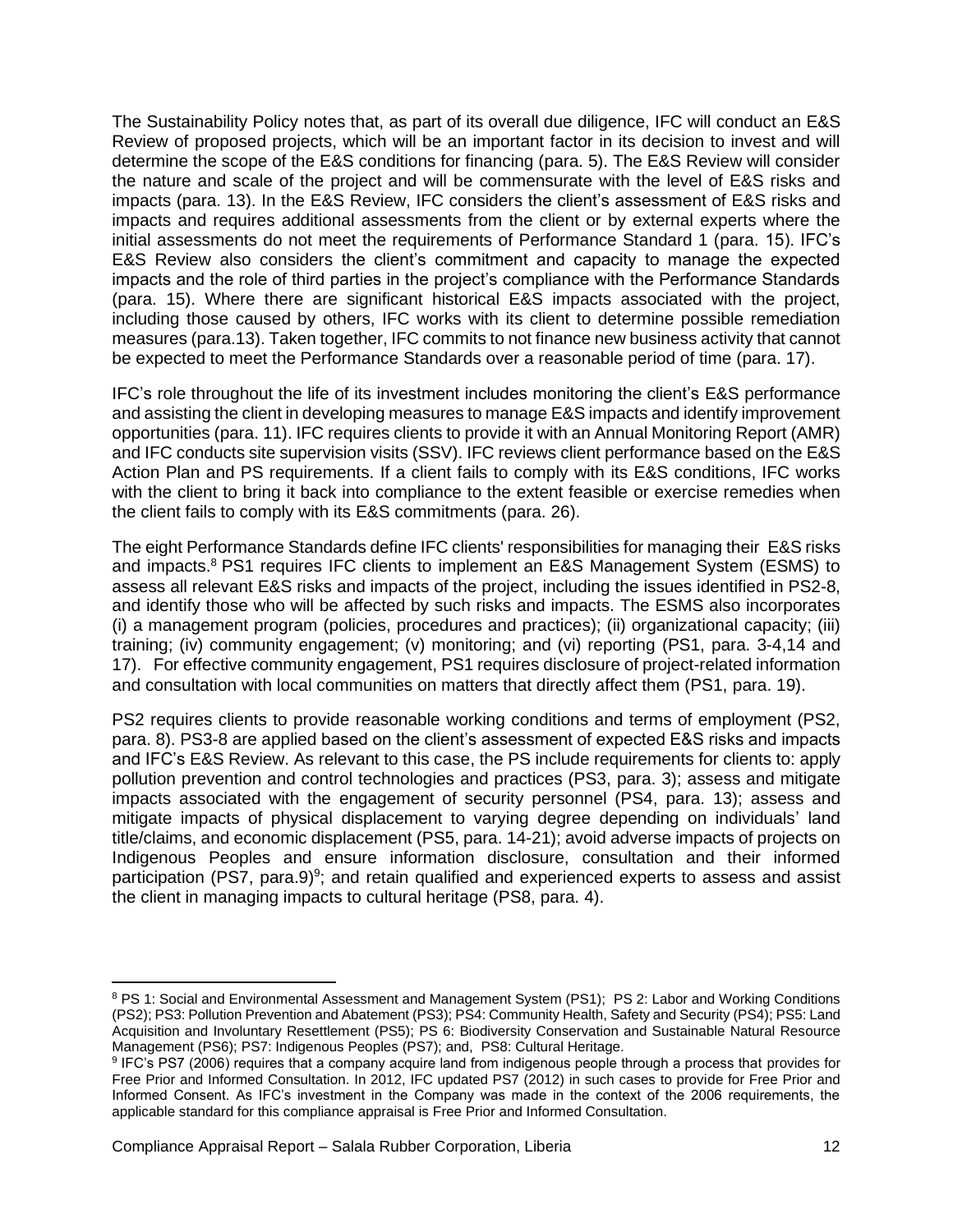## **IFC's Pre-Investment Due Diligence**

A key question for CAO is whether IFC's pre-investment E&S Review was commensurate to risk and, as relevant, identified adequate mitigation measures to ensure the Company would meet the PS requirements over a reasonable period of time.

Between 2007 and 2008, IFC conducted an E&S due diligence of the project. IFC's E&S Review Summary (ESRS), disclosed in February 2008, states that IFC made a visual inspection of the plantation and rubber processing factory, and reviewed technical, environmental and social information submitted by the Company. IFC staff met with Company management in Liberia and Belgium, local community representatives and union representatives. IFC's ESRS notes that the Company had appointed a government recommended consultant to prepare an E&S Impact Assessment (ESIA) of its operations and the proposed plantation expansion. This document was subsequently provided to IFC in August 2008, after IFC completed its E&S due diligence and IFC legal commitment to the investment. In September 2008, IFC disclosed the ESIA. <sup>10</sup>

IFC's ESRS recorded that the major E&S issues associated with the project were: worker housing and sanitation; grievance mechanism for host communities; site drainage and wastewater treatment at the rubber processing factory; integrated pest management in the plantation; and, the protection of the remaining older forest stands along major river courses within the plantation.<sup>11</sup> IFC considered that the identified issues would be limited to Company property and could be addressed by known technology, practices or procedures, and thus determined the E&S risk category of the project as Category B.<sup>12</sup> IFC determined that PS7: Indigenous Peoples was not applicable as "the original populations in the area of the project are part of the now dominant society and culture of Liberia".<sup>13</sup>

IFC agreed an E&S Action Plan (ESAP) with 24 measures addressing PS1-6 and PS8. The Company was required to implement the majority of ESAP items following IFC commitment and first disbursement.<sup>14</sup>

CAO's preliminary review of IFC's E&S Review documentation for this project raised several questions. IFC's investment was made five years after the formal end of the second Liberian civil conflict<sup>15</sup> and in an environment where large concession plantations raised concerns regarding land rights.<sup>16</sup> IFC's appraisal documentation notes land use and land acquisition issues associated with the Company's operations, both contemporary and historical. In response to these issues, IFC agreed with the Company to "Develop and disseminate a documented compensation framework" and "Establish and maintain [a] land acquisition database for the Salala Plantation, incorporating available data from past compensation."<sup>17</sup> In relation to PS4 IFC notes that the client uses a mix of internal security personnel and unarmed government police for protection. IFC agreed with the company to "develop [a] documented security policy." However, based on a review of available documentation, <sup>18</sup> CAO has questions as to whether these issues

<sup>10</sup> IFC Environmental and Social Review Summary (ESRS) for project 26510 – Salala Rubber Corporation, Liberia. February 29, 2008. Available at:<https://bit.ly/3huJLa6>

<sup>11</sup> *Ibid.*

<sup>12</sup> *Ibid.* 

<sup>13</sup> *Ibid.*

<sup>14</sup> IFC – SRC ESAP, disclosed at IFC ESRS for project 26510. Available at:<https://bit.ly/3huJLa6>

<sup>15</sup> The Accra Peace Agreement, the final peace agreement in the Second Liberian War, was signed on August 18, 2003 – United Nations Mission in Liberia (UNMIL), Background. Available at[: https://bit.ly/2GBVl6j.](https://bit.ly/2GBVl6j)

<sup>16</sup> Wily, Liz Alden. *So Who Owns the Forest? An investigation into forest ownership and customary land rights in Liberia.*  Sustainable Development Institute/FERN. November 2007. Available at: [https://bit.ly/3k6OAb1.](https://bit.ly/3k6OAb1)

<sup>&</sup>lt;sup>17</sup> IFC – SRC ESAP. Available at[: https://bit.ly/3huJLa6](https://bit.ly/3huJLa6)

<sup>&</sup>lt;sup>18</sup> IFC ESRS for project 26510. Available at:<https://bit.ly/3huJLa6>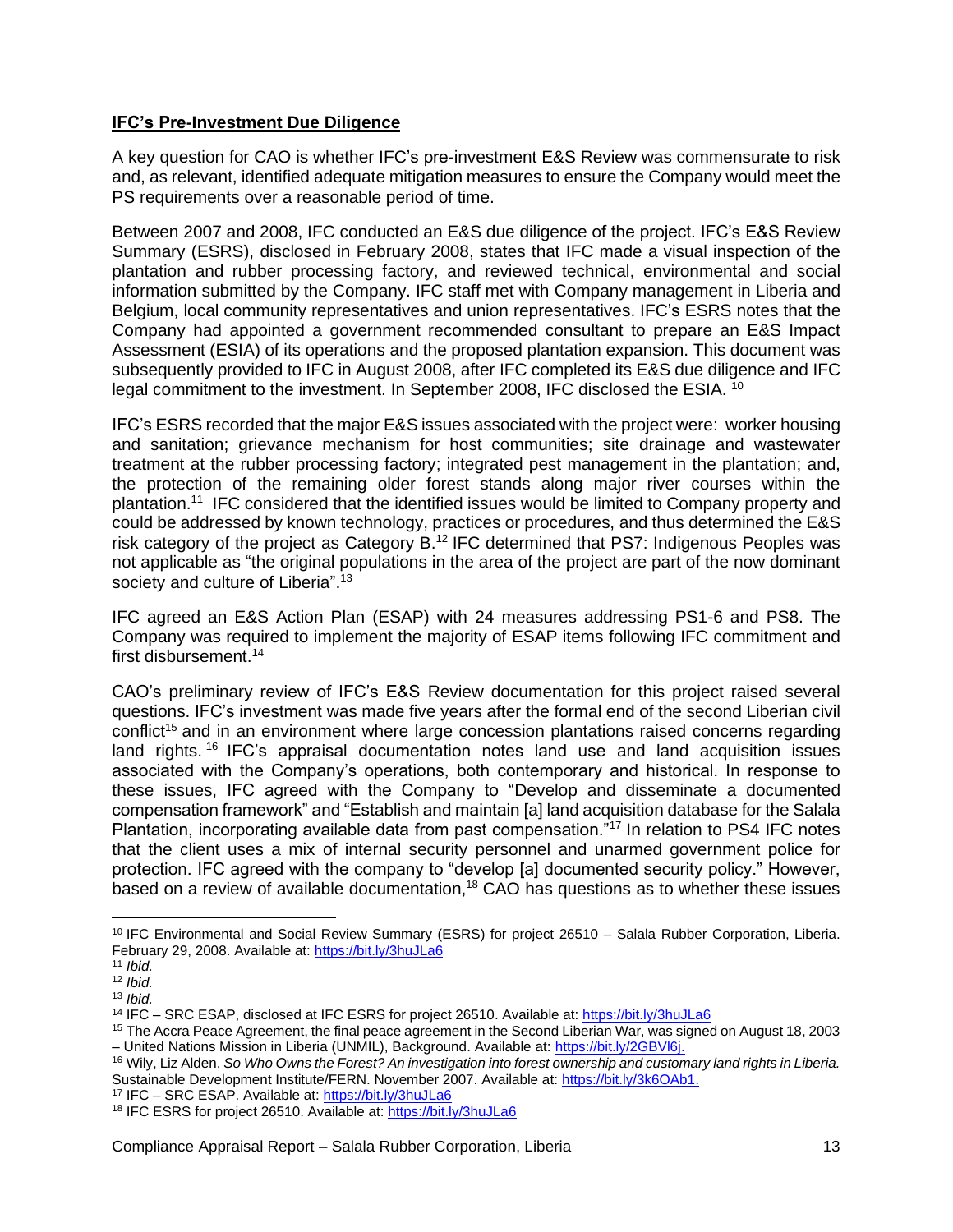were reviewed by IFC in a manner that was commensurate with the level of E&S risks and impacts as required by the Sustainability Policy (para. 13).

In particular, considering the Company's plans for expansion, the complex conflict, and land use and land tenure arrangements in the area of its operations, CAO has questions as to whether IFC's E&S due diligence adequately considered potential impacts of the Company's operations on communities, including: (a) historic land claims and grievances, (b) the application of PS5 to ongoing informal and customary land use, and (c) risks and impacts related to civil conflict on the Company's operations, and its approach to security. CAO has questions as to whether IFC adequately assessed and retained sufficient documentation to justify its determination that PS7 was not applicable to this investment. It is unclear whether IFC correctly categorized the E&S risk of this investment, adequately assessed client capacity at the local level and agreed an appropriate ESAP with sufficient conditions to ensure that the Company would meet the PS over a reasonable period of time.

## <span id="page-13-0"></span>**IFC Supervision**

During supervision, IFC monitors the Company's performance to assure itself (i) that E&S conditions of disbursement are met; and (ii) that the Company's ESAP implementation, Company prepared AMRs, and site visits provide sufficient evidence of compliance with IFC's PS. IFC also responds to any inquiries and complaints or requests for information.<sup>19</sup>

IFC processed its first disbursement to the Company on October 10, 2008. As per the ESAP, nine action items were required to be implemented prior to this disbursement, with a further four actions shortly after disbursement.<sup>20</sup> Relevant to the issues raised in the complaint, these included actions required to meet the requirements of PS1-6 and 8. Upon review of IFC's documentation, it is unclear to CAO whether IFC adequately assured itself that the Company had implemented the required ESAP items prior to this disbursement.

Between 2009 and 2020, IFC conducted multiple visits to the Company to assess its ESAP implementation and general performance in accordance with IFC's Performance Standards. Site Supervision Visits (SSV) were conducted regularly between 2009-2013, and in 2019. Although these visits noted progress in implementing some aspects of the ESAP, on a number of occasions, IFC raised concerns regarding the adequacy of the Company's (a) E&S capacity; (b) social impact assessments; (c) livelihood restoration and community development plan; (d) stakeholder engagement plan; and, (e) security policy and management plan. Some of these issues were persistently raised by IFC with the Company up and until IFC's loan was repaid in March 2020. Upon review of IFC's documentation, it is unclear whether IFC adequately escalated ongoing performance concerns so as to ensure remedial action consistent with the requirements of the PS.

During the period of IFC's investment, the Complainant Representatives publicly raised concerns regarding the Company's operations. In 2013, Green Advocates released a report entitled "Livelihood Challenges at SRC". The report documents community complaints about the Company's operations, including the lack of information and consultation prior to plantation expansion, displacement and demolition of towns, impacts on livelihoods due to loss of access to land and the destruction of crops, inadequate compensation, water shortages and desecration of

<sup>19</sup> IFC ESRP 6.1.1 (2007).

<sup>&</sup>lt;sup>20</sup> IFC ESRS for project 26510. Available at:<https://bit.ly/3huJLa6>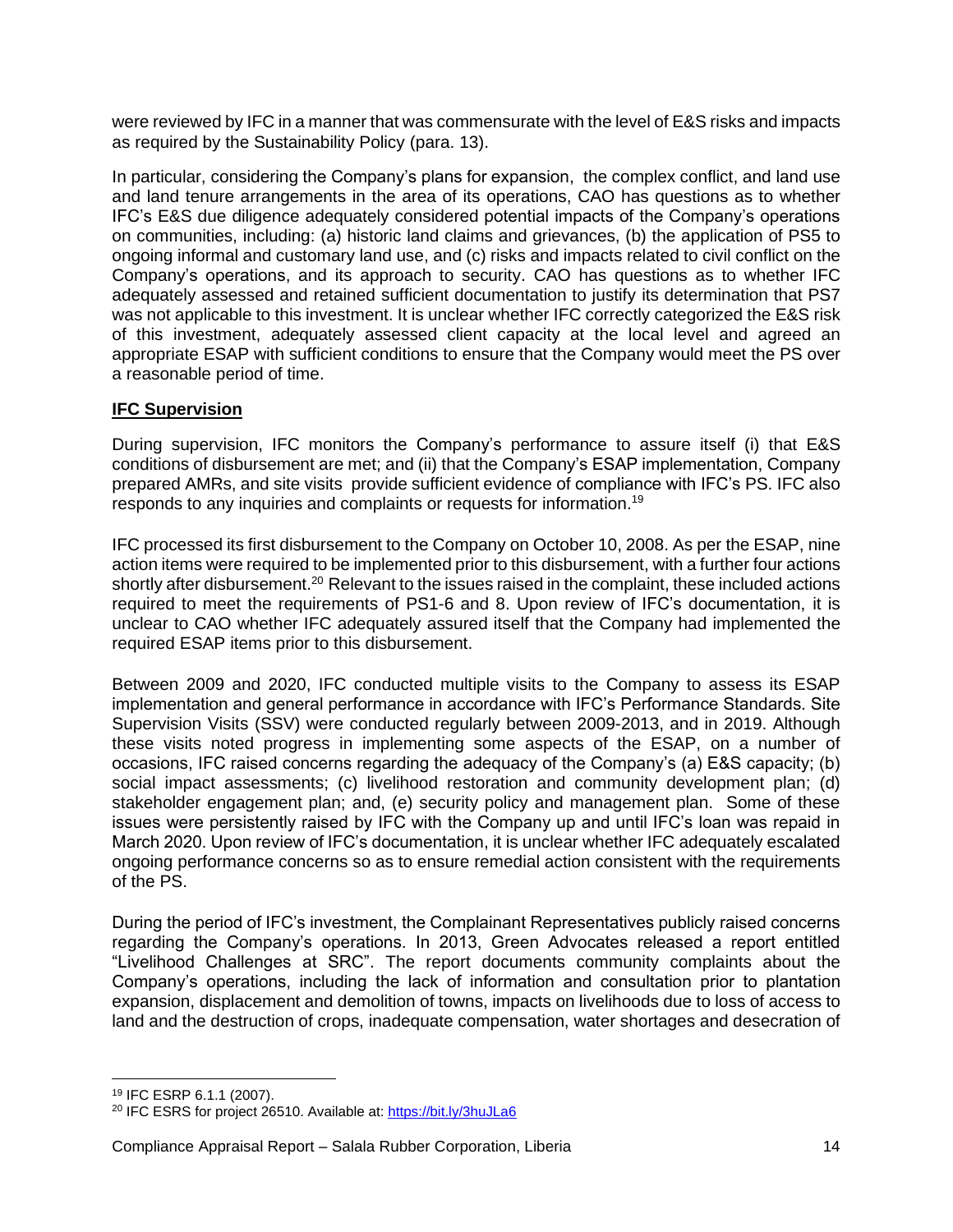sacred sites.<sup>21</sup> In February 2019, some of the Complainants Representatives published a report alleging human rights violations as a result of the Company's operations.<sup>22</sup> Allegations include the deprivation of local communities of the use of their customary land, insufficient consultation related to company's operations, water contamination, and insufficient compensation to restore community's livelihoods, particularly regarding access to land, food security and access to education. The report also alleges instances of threats and arbitrary arrests against human rights defenders, and sexual harassment and sexual violence against women in the plantation by security guards and contractor heads.

Upon review of IFC's supervision documentation, CAO notes that IFC identified some of the issues raised in the complaint to CAO. It is not clear, however, whether IFC took sufficient action to work with the Company to effectively address identified issues as required under the PS or whether IFC exercised appropriate remedies when PS requirements were considered to not have been met (Sustainability Policy, para. 26). Further, as there appears to be a period of limited IFC supervision of the Company (2014-2018), it is unclear whether IFC adequately monitored the company's E&S performance throughout the life of IFC's investment (Sustainability Policy, para. 11).

# <span id="page-14-0"></span>**IV. CAO Decision**

The purpose of a CAO compliance appraisal is to ensure that compliance investigations are initiated only in relation to projects that raise substantial concerns regarding E&S outcomes and/or issues of systemic importance to IFC. In deciding whether to initiate an investigation, CAO weighs factors including the magnitude of the E&S concerns raised in a complaint, results of a preliminary review of IFC's E&S performance in relation to these issues, the existence of questions as to the adequacy of IFC's requirements, and a more general assessment of whether a compliance investigation is the appropriate response in the circumstances.

The Complainants raised a range of E&S impacts in relation to the Company's operations. Based on a review of IFC and publicly available documentation, many of these allegations of impact were current during IFC's financing of the Company. While IFC's documentation indicates many of these issues were identified, it is not clear whether they were effectively addressed or resolved during the course of IFC's investment. As a result, and considering the serious nature of the impacts alleged, CAO concludes that there are substantial concerns regarding the E&S outcomes of IFC's investment in the Company.

CAO has also identified questions pertaining to IFC's application of its E&S standards as relate to the issues raised by the complainants. In particular, CAO has questions as to: (a) whether IFC's pre-investment E&S Review of the Company was commensurate to risk and established a realistic expectation that the Company would meet IFC's E&S requirements within a reasonable period of time, and (b) whether IFC responded adequately to project level E&S concerns as they were raised during the period of IFC's finance in the context of IFC's E&S requirements.

It is unclear whether IFC adequately assured itself that the Company met the following requirements of the PS requirements: (a) to establish and maintain a Social and Environmental Management System appropriate to the nature and scale of the project and commensurate with the level of social and environmental risks and impacts; (PS1, para. 3); (b) to provide reasonable

<sup>21</sup> Green Advocates (April 2013) *Livelihood Challenges at Salala Rubber Corporation (SRC).* 

<sup>&</sup>lt;sup>22</sup> Bread for All, "Struggle for Life and Land – Socfin's Rubber Plantations in Liberia and the Responsibility of Swiss Companies". Available: [https://bit.ly/3k3rHFz.](https://bit.ly/3k3rHFz)